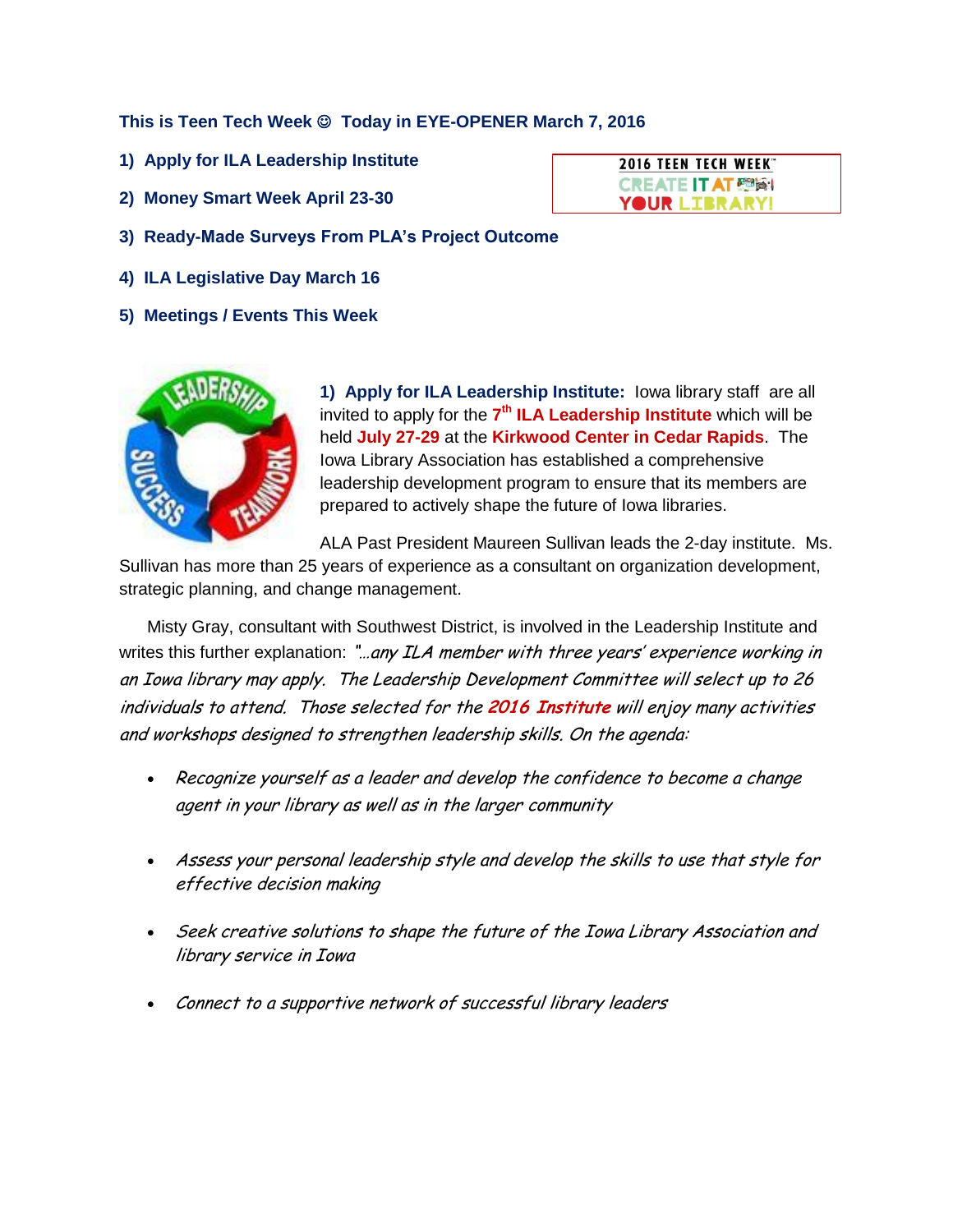Approximately 75% of the costs of the **Leadership Institute** (activities, lodging, meals) are paid for through the generosity of donors, including a LSTA grant through The Institute for Museum and Library Services and the ILA Foundation. The fee for each participant is \$250, which includes lodging and most meals. Participants are expected to cover travel costs and miscellaneous expenses. Tuition assistance may be available to participants.

The **Leadership Institute** runs from **July 27 at 10:00AM** through **July 29 at 5:00PM**. The application form and additional information is available on the homepage of the ILA website [www.iowalibraryassociation.org.](http://www.iowalibraryassociation.org/) **Applications are due Thursday, March 31, 2016**. Candidates selected to attend will be notified by May 2, 2016.



**2) Money Smart Week April 23-30:** How will your library promote **Money Smart Week** this year? It's coming up April 23-30, an ideal time to raise awareness about the various resources that Iowa libraries have to help citizens learn more about financial literacy. Central District consultant Maryann Mori is actively involved in **Money Smart Week Iowa** <http://www.moneysmartweek.org/iowa/>and has these suggestions for possible library events:

- Invite special speakers such as investment counselors, financial planners, or tax advisers to discuss topics such as saving for college, planning for retirement, or buying a first home
- Have local law enforcement present a program about consumer fraud, cyber safety, or online protection
- Create a display of money/investment-related books and materials available from your library
- Develop storytime programs around the concepts of money and saving money
- Plan a program for teens about applying for a first job and how to wisely use those first paychecks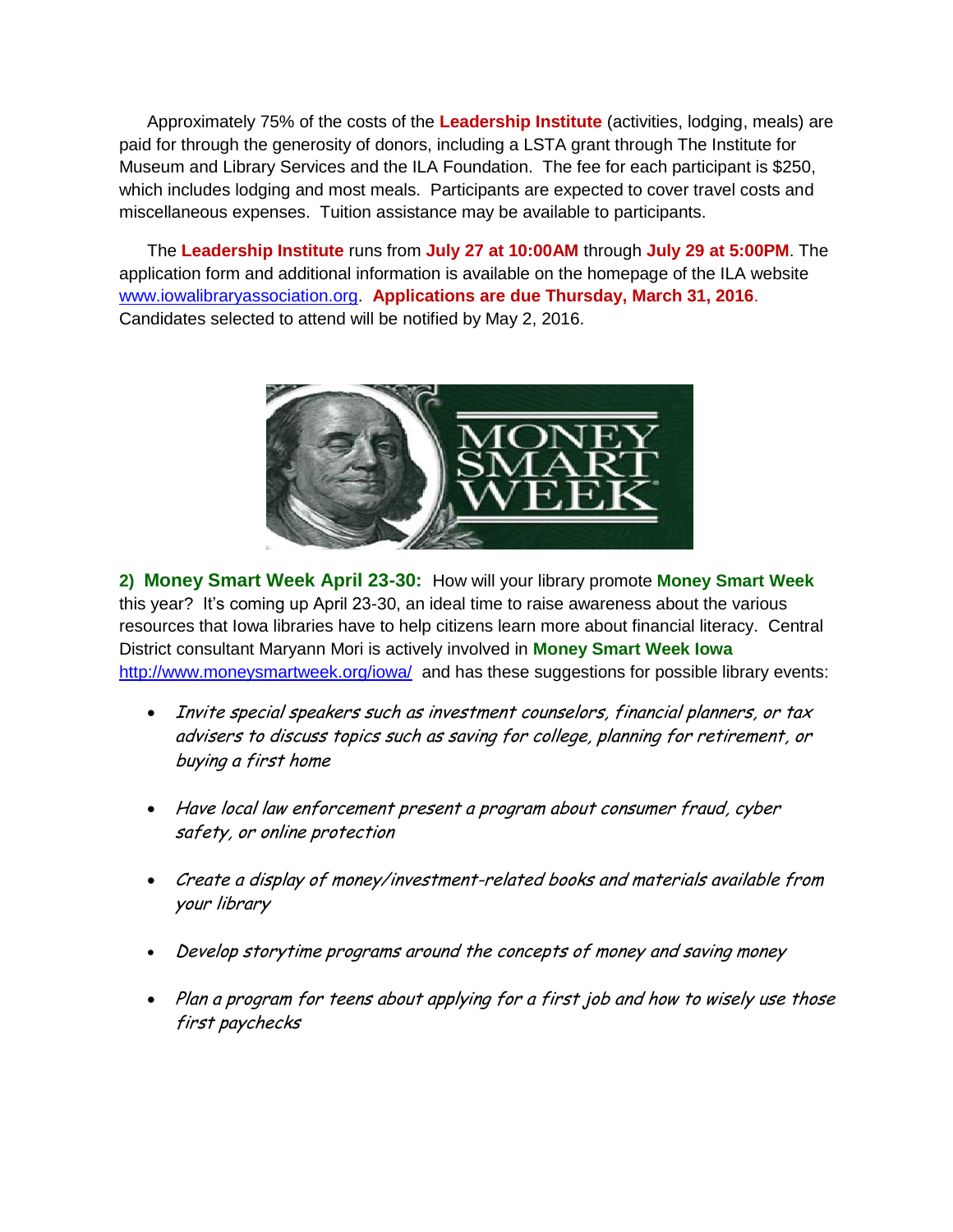- Promote the Money Smart Week resource links on your website. Visit this page for ideas about resources and interactive games <http://www.moneysmartweek.org/resources>
- Share information about the annual **Money Smart Week Iowa** essay contest—last year's winner learned about the contest from her local public library! Deadline to submit an essay is March 25. Details are available at this link, which you can promote on your library's website: <http://iowajumpstart.org/kid>

Maryann goes on to ask "…Be sure to send stories and photos of your library's **Money Smart Week** activities to your district office and also share them on Iowa Library Commons…"



**3) Ready-Made Surveys From PLA's Project Outcome:** Many libraries post various questions on IOWALIB about community surveys. Well, did you know that libraries across the country now have access to a FREE program from the Public Library Association (PLA) called "Project Outcome." From the website<https://www.projectoutcome.org/>"... With Project Outcome, patron attendance and anecdotal success stories are no longer the only way libraries can demonstrate their effectiveness. Developed by library leaders, researchers, and data analysts, Project Outcome is designed to give libraries simple tools and a supportive online community to help turn better data into better libraries…."

This is very cool stuff! Southeast District consultant Becky Heil writes about upcoming webinars on "Project Outcome: "... Iowa Library Services is hosting Emily Plagman, Project Manager at PLA, for two webinars on March 22 and 24. She will talk about Project Outcome's ready-made surveys—surveys you can use to evaluate early literacy programming, technology assistance, summer reading programs, and more. Find out how to use these surveys @ your library. And hear from Janette McMahon, West Liberty PL director, who will talk about her experiences with using this program…"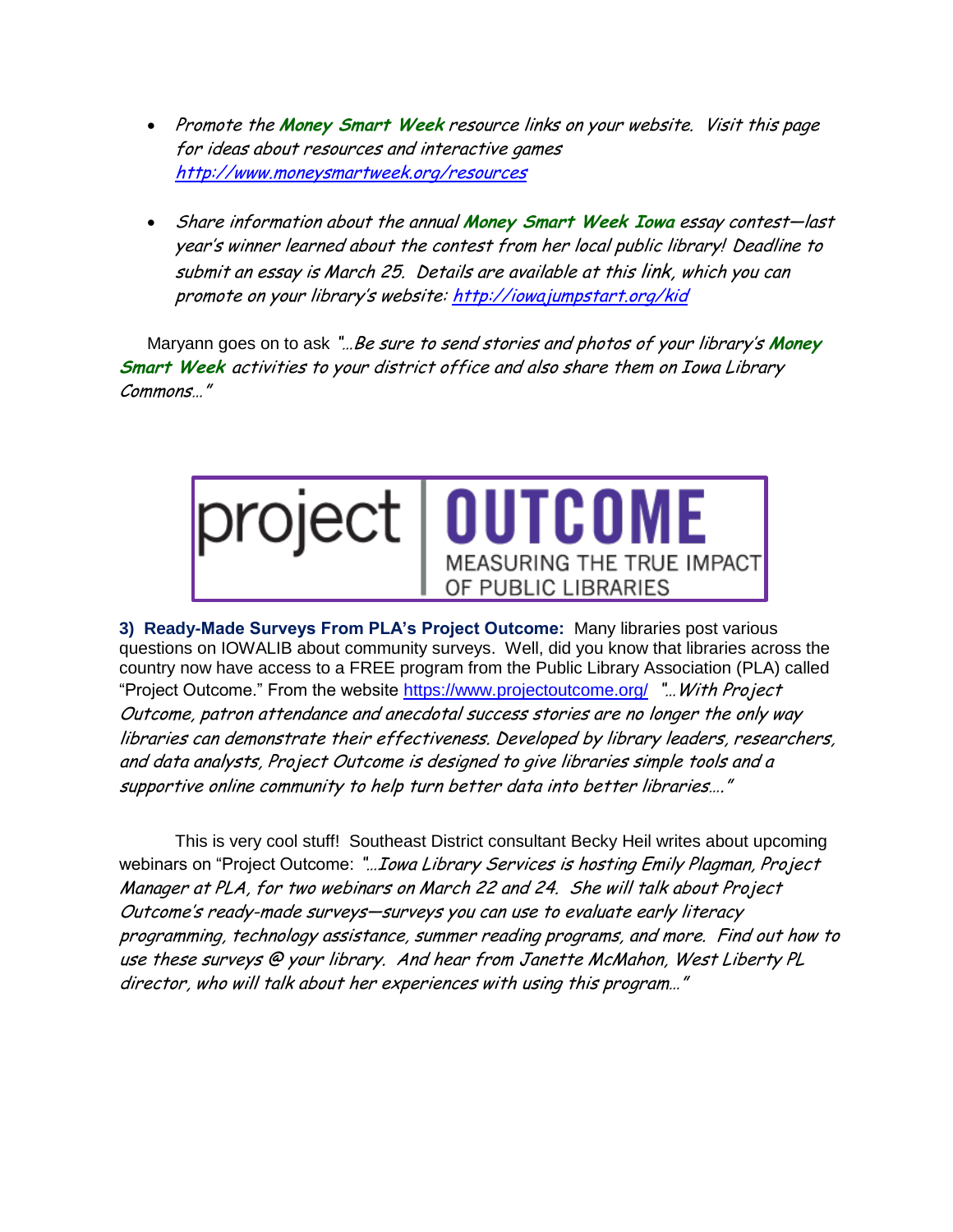Register for one or both of these webinars in the c.e. catalog <http://www.statelibraryofiowa.org/cgi-bin/cecat/>

- 1) The Value of Outcome Measurement 101: An Overview of Project Outcome
- 2) The Value of Outcome Measurement 102: Project Outcome Enrollment Primer

**4) ILA Legislative Day March 16:** Calling on all library advocates: **Iowa Library Association's Legislative Day** is scheduled for **March 16** in Des Moines. The event begins at **3:00PM** with a **legislative briefing** at the **State Library Miller Building**; the briefing is followed by a **legislative reception** from **4:00-6:00PM** at the **State Law Library** in the **Capitol Building.** 



This message comes from ILA President Alison Galstad: "... Start making your plans, jotting down your library stories, and organizing your carpools to travel to Des Moines for this important event! We want to have a strong showing of librarians, trustees and friends from all types of libraries and from all sizes of communities across Iowa. ILA Legislative Day is a unique opportunity to talk with your representatives and senators one-on-one. It's a chance to reinforce the ILA's legislative priorities and perhaps even more importantly, tell your legislators about the importance of library service in their districts…"

The Iowa Library Association, founded in 1890, is the organized voice of the Iowa library community. Its members come from every county of the state and sustain Iowa's 1500 public, academic, school, and special libraries. To prep for your advocacy conversations, read ILA's legislative agenda here

[http://www.iowalibraryassociation.org/images/Legislative\\_Information/2016/ILA\\_2016\\_Legislati](http://www.iowalibraryassociation.org/images/Legislative_Information/2016/ILA_2016_Legislative_Agenda.pdf) [ve\\_Agenda.pdf](http://www.iowalibraryassociation.org/images/Legislative_Information/2016/ILA_2016_Legislative_Agenda.pdf)

A sincere thank you from our State Library staff—we rely on you to impress upon local legislators the impact that our services have on your library advancements, as well as on your staff and board education. Please make plans to attend **ILA Legislative Day March 16, 2016!**

**5) Meetings / Events This Week:** It's a quiet week with little travel, although: District offices will be closed on Wednesday March 9 because of our monthly staff meeting in Des Moines; leave email or voice messages for us, we're back on Thursday…

Catch a new slate of national webinars; a few show below, find the full listing and registration details here<http://www.statelibraryofiowa.org/ld/c-d/continuing-ed/other-conted>